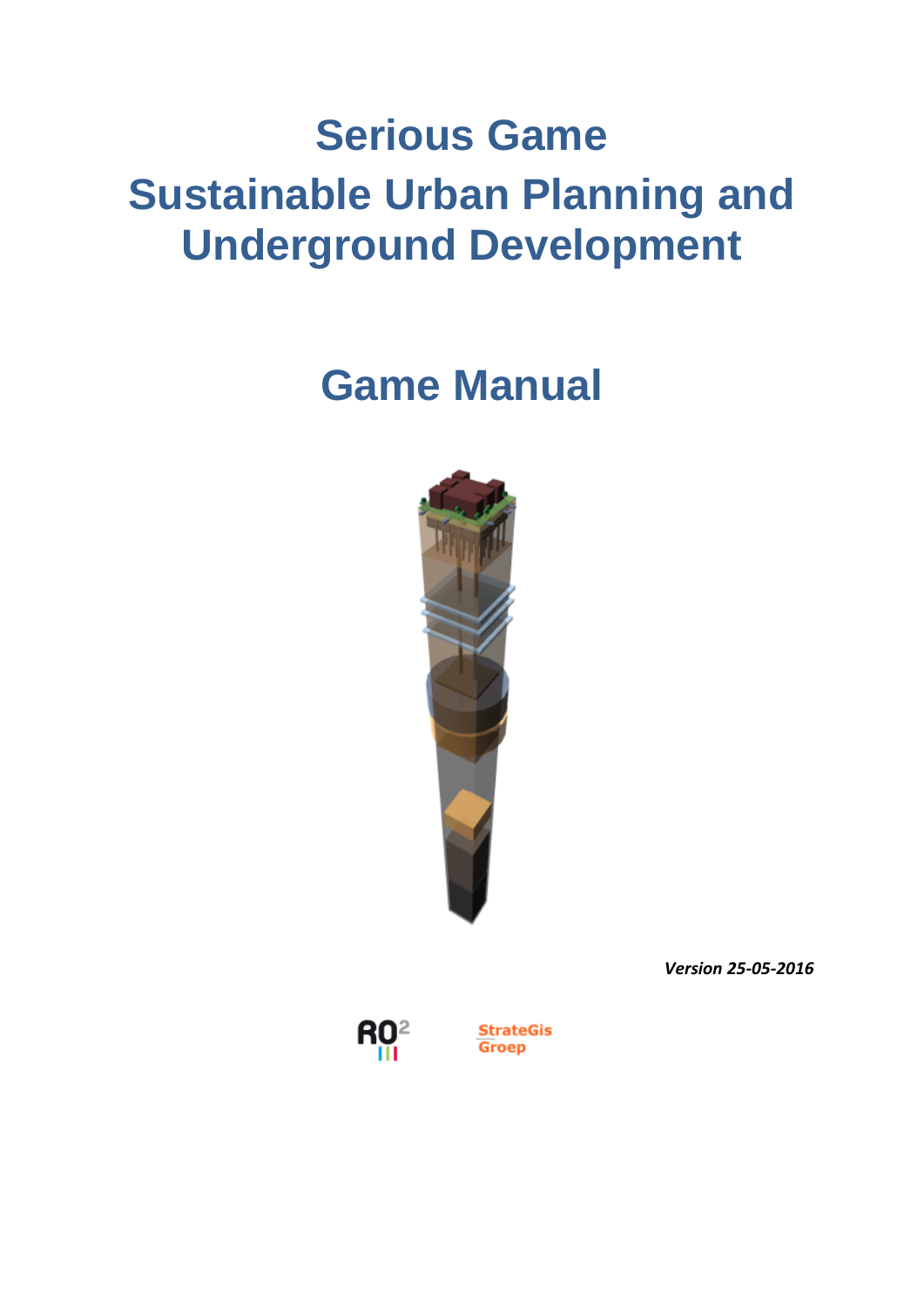### **Content**

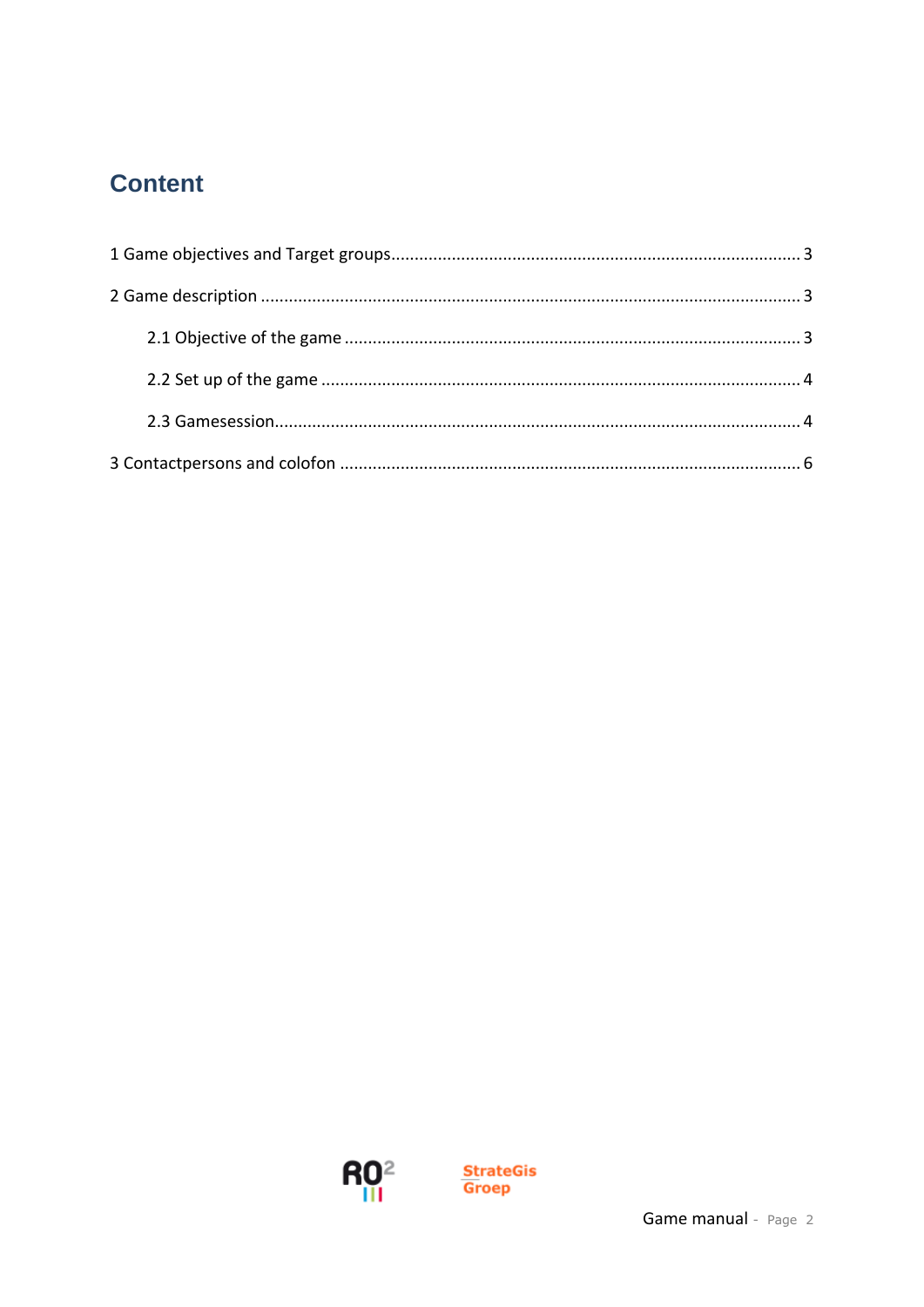### <span id="page-2-0"></span>**1 Game objectives and Target groups**

The overall objectives of the game are:

- Make options and limitations of underground development visual and inspire stakeholders to understand and use underground options when developing cities and formulating goals for sustainable urban development.
- The game combines different functions above and below ground in order to improve the knowledge of integrated urban development planning of all stakeholders involved.
- By indicating possible costs and benefits of different measures that can be taken by urban stakeholders the outcome for people, planet and profit can be simulated. Stakeholders will gain insight in sustainable trade-offs to be made and spatial development strategies can be taken by considering these effects.
- All stakeholders are given a level playing field in order to learn how to co-operate with each other in order to achieve the best possible outcome in a integrated and collaborative matter, both in terms of above ground as well as underground development
- Players will get more knowlegde about the potential use of sustainable resources in relation to urban development.

The primary targetgroup are urban professionals that are involved in urban planning, decision making, sustainable development, real estate development of private and public institutions. A secondary target group are students and citizens to enhance their understanding of integrated planning and the complexity of sustainable and underground development.

### <span id="page-2-1"></span>**2 Game description**

#### <span id="page-2-2"></span>**2.1 Objective of the game**

This game is a so-called 'Multiplayer Network Game'. The game simulates the challenges different stakeholders face when making decisions about urban development in a virtual city called "Examplia". The players of the game are divided in 4 teams that will jointly play the role of one of the stakeholders in Examplia. Each team is dedicated to a network computer and will receive a handout with information about the objectives of the stakeholder and the possible measures that can be taken. There are 4 stakeholders: the municipal government, the housing corporation HomeSweetHome, energy company NOXXO and water company Watera. The city has 12 plots for possible development. Each stakeholder can influence the development of each plot by taking measures. Measures that will be taken by the different stakeholders have an impact on the development of the city. The effects will be shown through scores on People, Planet, Energy, Water and Housing. Each stakeholder will also see the impact of the chosen measures on his or her own budget/profit.

During the game measures can be taken for different soil layers within the available plots. Certain measures can influence other measures in the same plot. There are also measures that can only take effect if they are combined with measures by other stakeholders or in other soil layers. The overall goal of the game is for each stakeholders to maximise the scores related tot heir objective by taking measures as well as collaborating with other stakeholders and sharing information, investements and negotiating deals.



**StrateGis Groep**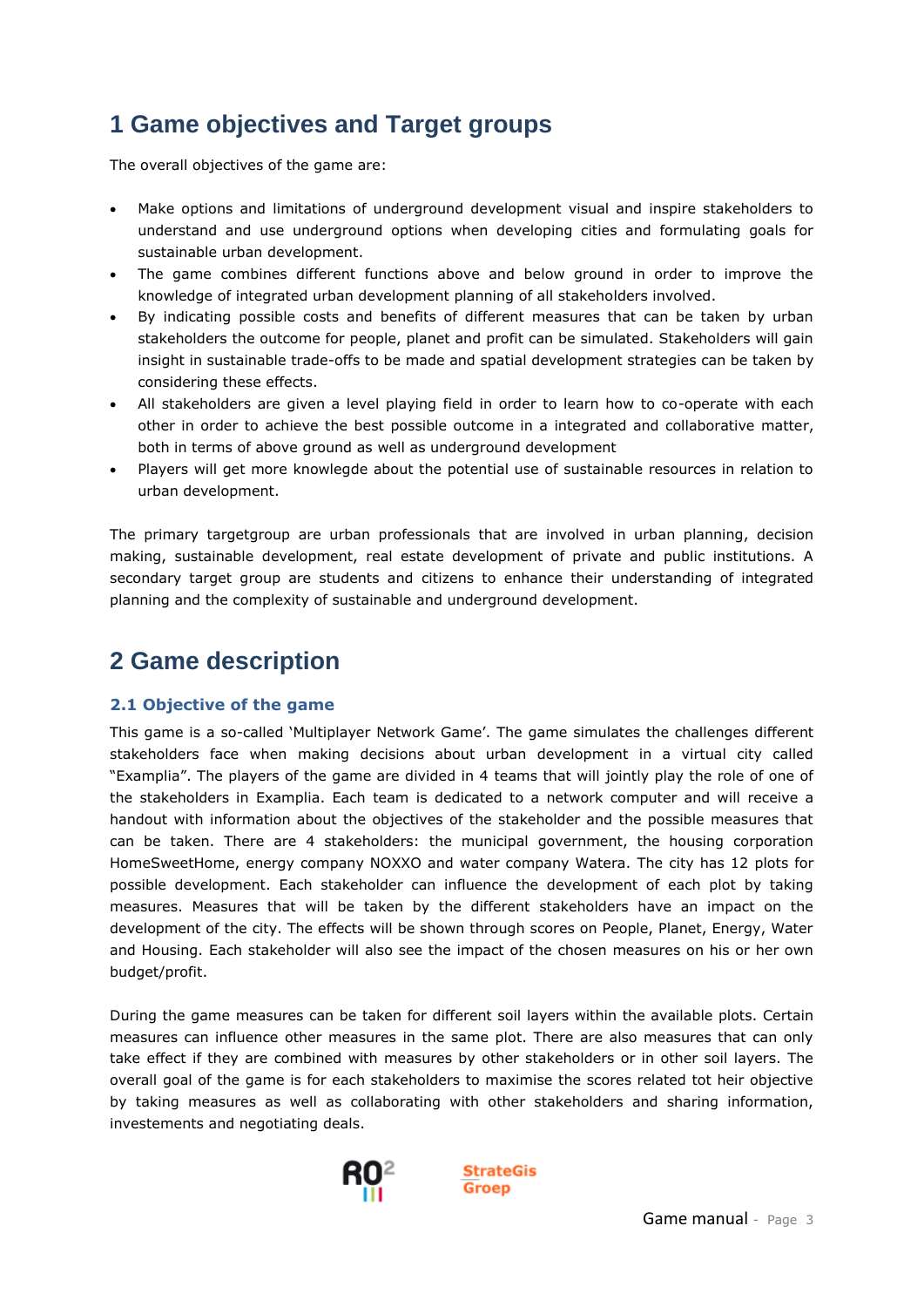#### <span id="page-3-0"></span>**2.2 Set up of the game**

The game is played in a two to four hour facilitated workshop. The game is introduced by the facilitator and then played by using network computers in a class room. There are 4 stakeholdercomputers and 1 facilitator computer and beamer.



*Figuur 1: Setup of the workshop.* 

#### <span id="page-3-1"></span>**2.3 Gamesession**

#### **Fase 1: Welcome and introduction**

The facilitator introduces the game and divides the participants in teams.

#### **Fase 2: Digitale introduction of the game**

The facilitator will explain the game interface and the participants will have time to familiarize themselves with the interface. The teams are given the instructions for each stakeholder and can real the gamehandout. In the handout information is given about the specific objectives of each stakeholder.

#### **Fase 3: First round**

During the first round the players can start trying to take measures and make a first attempt to improve the scores related to the objective. The main objective of the first round is to find out what measures can be taken by the stakeholder and how this influences the different scores on the indicators.



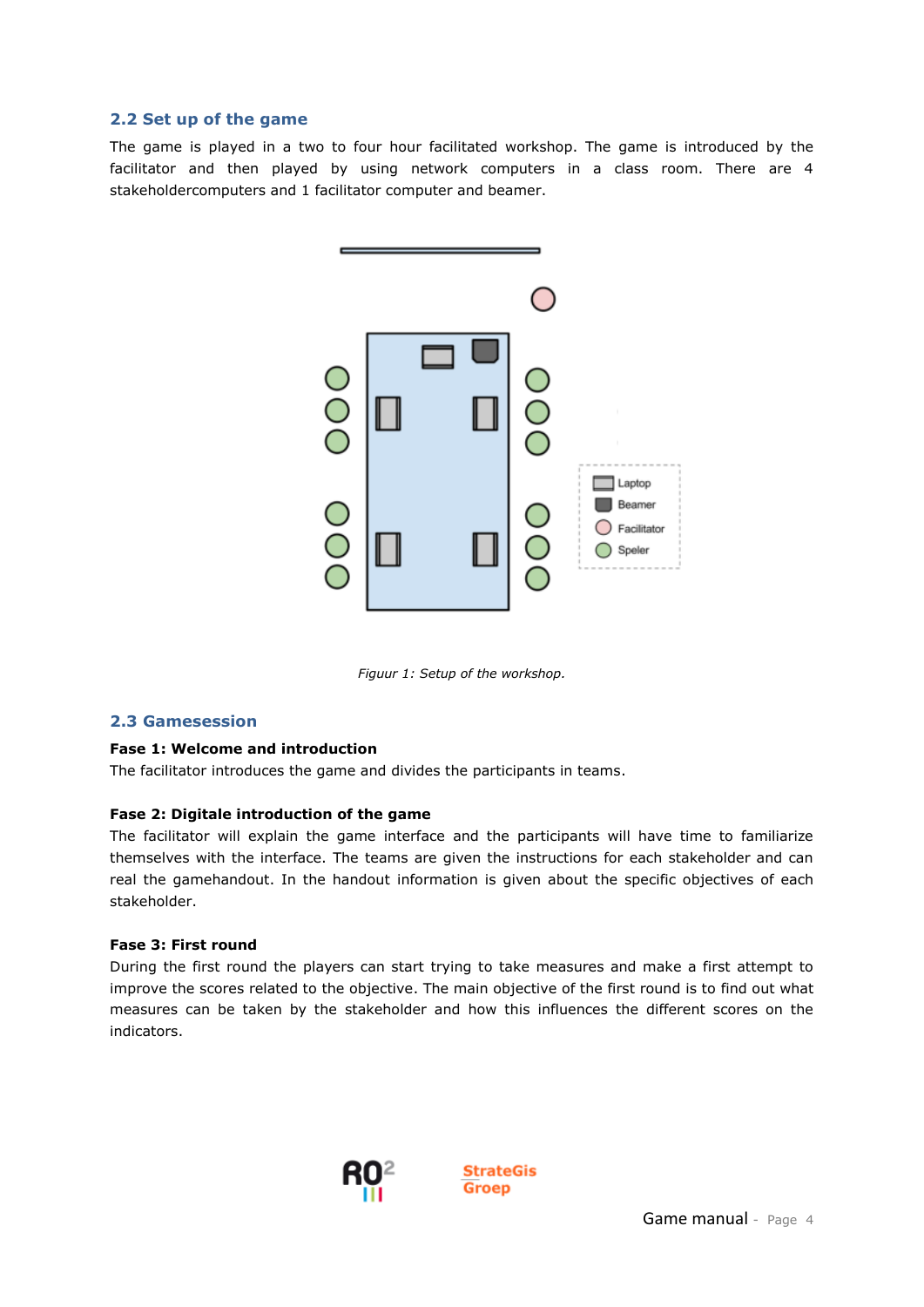#### **Fase 4: Second round**

Each stakeholder team will evaluate the outcome of the first round and can determine what kind of collaboration/negotiation is needed with the other stakeholders to improve the outcome. Stakeholders are invited to start negotiating and share information with other stakeholders.

#### **Fase 5: Third round**

The outcome of the second round will be discussed with the facilitator and conclusions can be made about the results of the negotiations and possible improvements. Then their is one final round in which the stakeholders can make changes tot heir measures and renegotiate with the other stakeholders to achieve their optimal solution.

#### **Fase 6: Evaluation**

At the end the game is evaluated by looking at the overall outcome of the stakeholders, reflecting on the development process and trying to understand the dynamics of the game. Then lessons can be drawn from this simulated case to the real world and conclusions can be taken in relation to the usefulness of this knowlegde for urban sustainable development in practice.